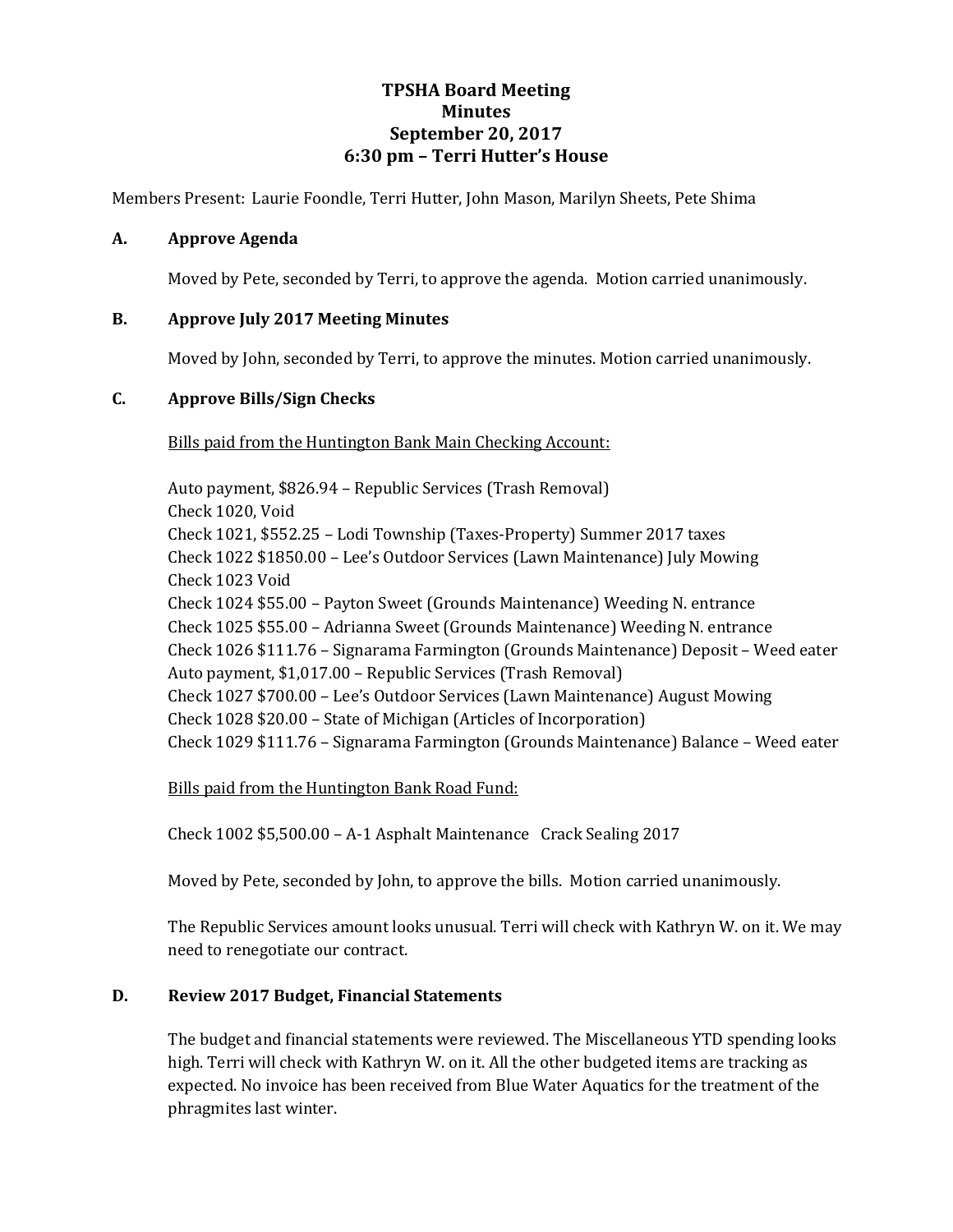## **E. Old Business**

- a. Delinquent Homeowners Status
	- There is one delinguent homeowner at this time.
- b. Repair of Street Sign Flanges Update
	- On order, should be arriving soon.
- c. CCR Compliance
	- Laurie and Terri collaborated on writing up proposed amendments to the Declaration of Covenant, Conditions and Restrictions for Travis Pointe South, otherwise known as the CCR's.
	- The Board reviewed the proposed amendments and made some changes.
	- Laurie will prepare a final draft to send out to the homeowners. We will send out the proposed amendment changes via USPS mail and via email.

#### **F. New Business**

- a. TPSHA Correspondence Homeowner-related Issues None
- b. Proposed Patel (Lot 1) Patio Roof Official Action
	- Moved by Pete, seconded by John to approve the project as submitted by the Patel's. Motion carried unanimously. The Board had previously approved this via email.
- c. Republic Services Contract Renegotiation
	- Marilyn Sheets will contact Republic Services regarding a new contract.
- d. Road Fund Analysis
	- Terri prepared an analysis of the road fund that included the history of how we arrived at where we are today. Based on Terri analysis it looks like we are well prepared to handle this expense when the time comes.

#### **G. Grounds Maintenance**

- a. Fence Repair
	- John will review the current situation and determine action steps.
- b. Pond Maintenance
	- John will follow up with Blue Water Aquatics in October regarding the next treatment of the Phragmites. If we have not received an invoice by then for the Phragmites treatment from last year, John will inquire about it.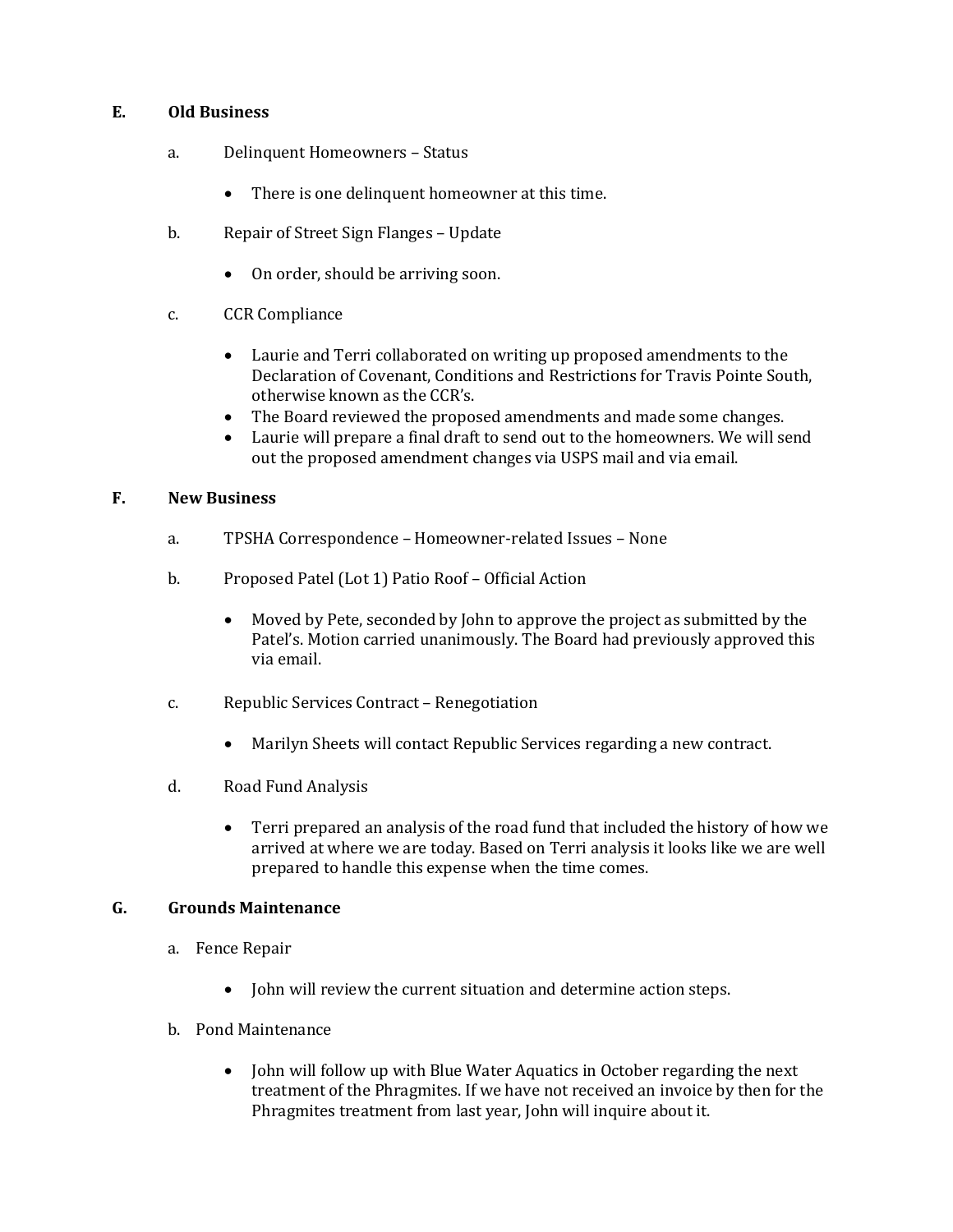- c. North Entrance Planter Box (New Soil for 2018)
	- Ed Grant has recommended replacing the soil in the North Entrance Planter Box. John moved to approve this action, seconded by Pete and to make arrangements to do this at a cost not to exceed \$300. Motion carried unanimously.
- d. Schedule for Weeding/Maintaining North and South Perennial Beds
	- Ed Grant would like the Board to make arrangements to have the perennial beds weeded on a schedule in future years. The Board agreed that this is a good idea. We will include this in the Spring Clean-up flyer next year.
- e. North and South Entrance Caps Kish Masonry Warranty Update
	- Two of the caps at the North entrance have small cracks in the sides. The cap located to the east is in good shape, no cracks were visible. The caps on the pillar next to the mailboxes and the cap located on the island have very small cracks on two of the four sides.
	- John has not been able to locate any warranty information. John will proceed with contacting Kish to find out what might be covered.
- f. Crack Sealing of Roads
	- The crack sealing is finished. A-1 Asphalt Maintenance did a nice job.
- g. Phragmites Clean-up
	- Covered under item b.

## **H. Open Floor**

- a. Newsletter
	- $\bullet$  Laurie has composed a newsletter to send out with the 4<sup>th</sup> quarter statements. She will send it to the Board to review.
- b. Annual Meeting
	- We set the meeting date for Tuesday, January 16, 2018, at 6:30 p.m.
	- Our alternate date will be Wednesday, January 17, 2018 at 6:30 p.m.
- c. Website
	- We have not had any volunteers come forward to create and maintain our website. Laurie indicated that she would be willing to maintain the website in exchange for one quarter's dues. Pete will check with the Visual Communications class at Saline High School to see if a student might be interested in creating the website modeled after our existing site.